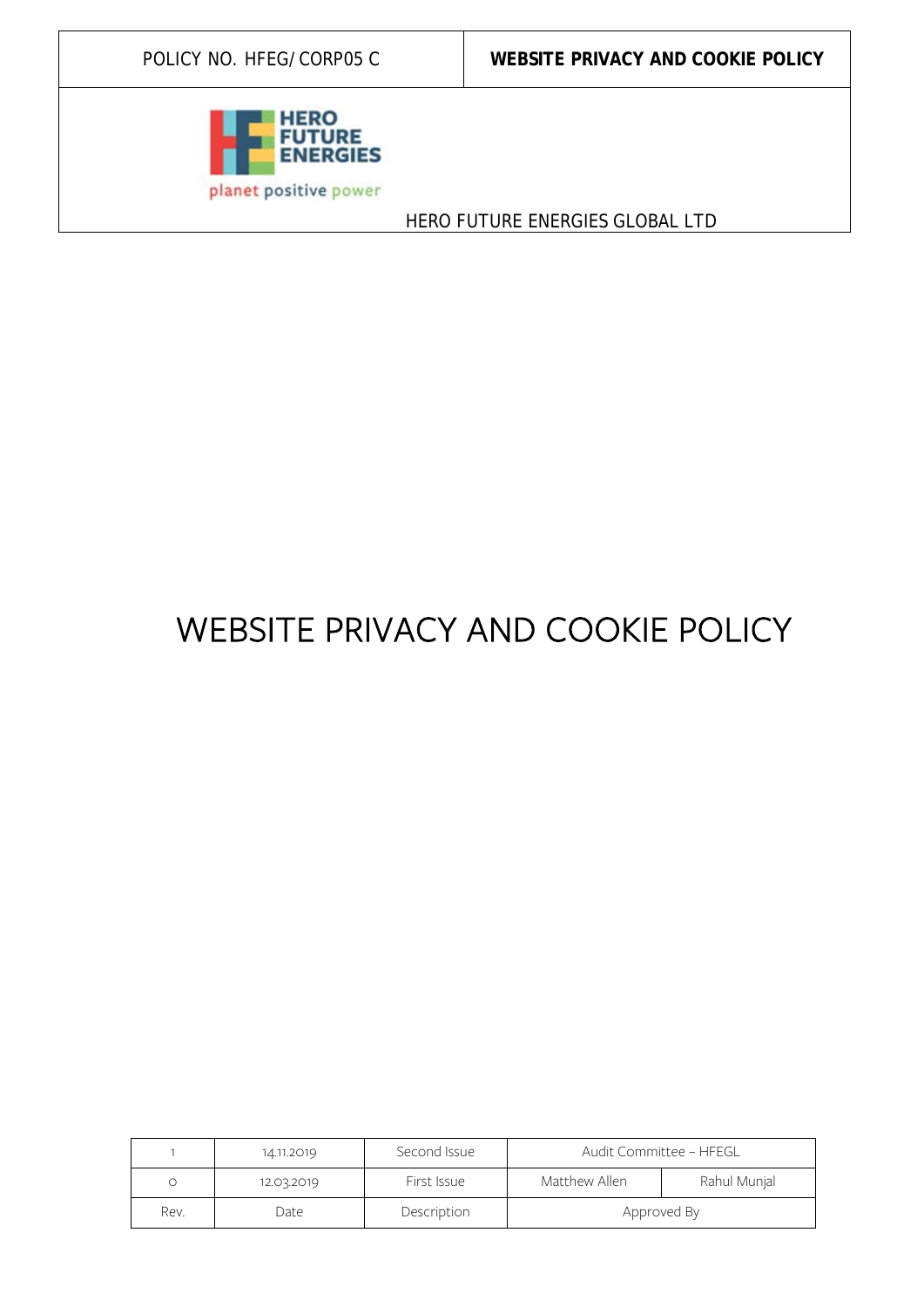

## **TABLE OF CONTENTS**

| 1.0         |                                  |              |
|-------------|----------------------------------|--------------|
| 2.0         |                                  |              |
| 3.0         |                                  |              |
| 4.0         |                                  |              |
| 5.0         |                                  |              |
| 6.0         |                                  |              |
| 7.0         |                                  |              |
| 8.0         |                                  |              |
| 9.0         |                                  |              |
| 10.0        |                                  |              |
| 11.0        |                                  |              |
| 12.0        |                                  |              |
| 13.0        |                                  |              |
|             |                                  |              |
| <b>15.0</b> |                                  |              |
| 16.0        |                                  |              |
| <b>17.0</b> |                                  |              |
| 18.0        |                                  |              |
|             | Second Issue - November 14, 2019 | Page 2 of 10 |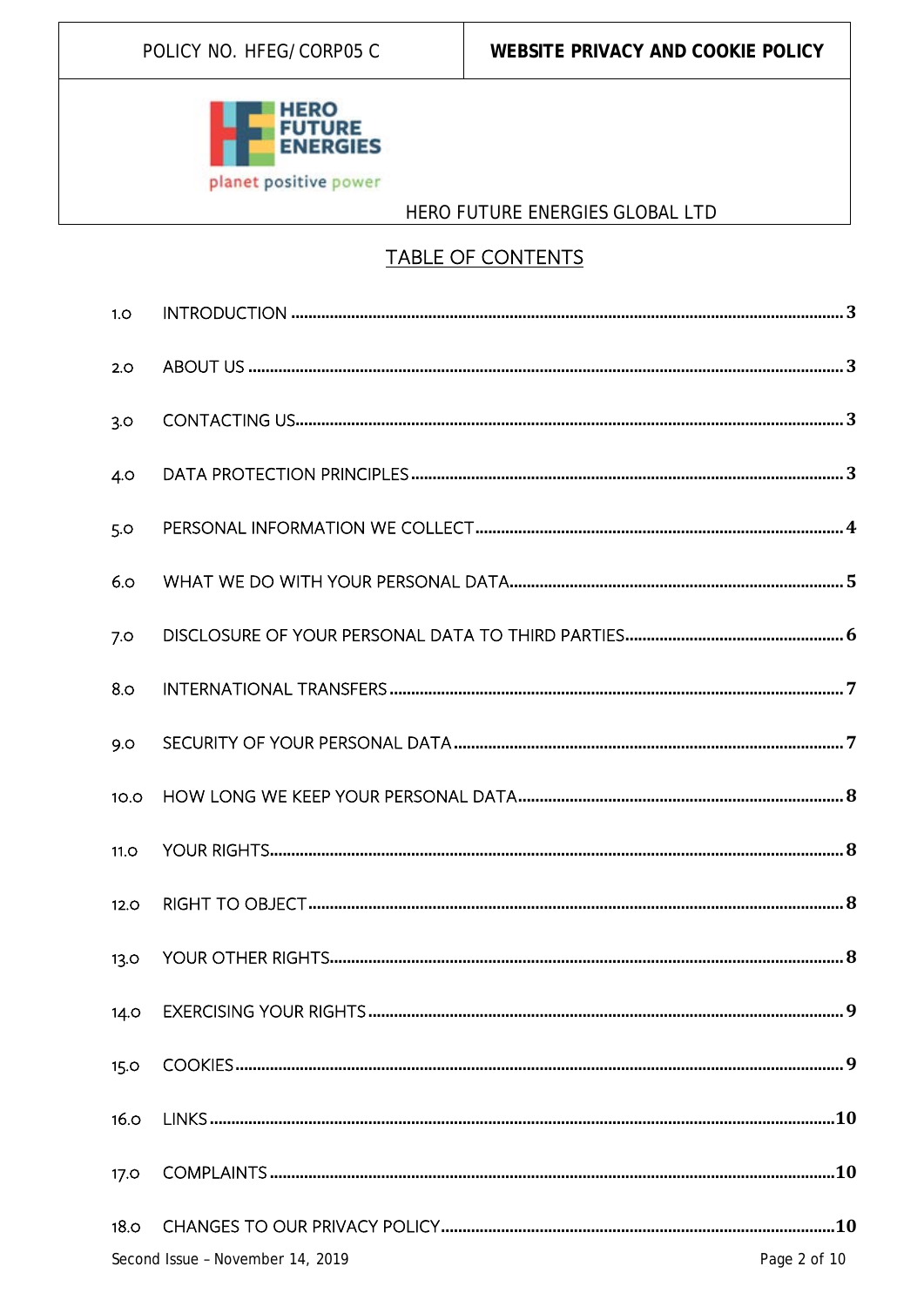

#### <span id="page-2-0"></span>1.0 INTRODUCTION

- 1.1 At Hero Future Energies Global Limited, we are committed to respecting your privacy. This Privacy Policy explains how we collect, use and disclose personal information that we receive when you visit this website, use our services, or communicate with us, both on this website and offline as a client or prospective client, business partner or general contact (together the "Corporate Contacts").
- 1.2 It is important that you read this Privacy Policy so that you are fully aware of how and why we are using your data.
- 1.3 This Privacy Policy does not apply to our employee personal data or candidate recruiting practices. Please refer to other privacy policies pertaining to those activities.

#### <span id="page-2-1"></span>2.0 ABOUT US

- 2.1 This Privacy Policy is issued on behalf of Hero Future Energies Global Limited and its subsidiaries ("HFE", "we", "us" or "our"). HFE is a leading independent global power producer and is made up of different legal entities (each of which we refer to as an "Affiliate").
- 2.2 When HFE processes your personal information, it is responsible as 'controller' of that personal information for the purposes of data protection laws including, where applicable, the EU General Data Protection Regulation ("GDPR").

#### <span id="page-2-2"></span>3.0 CONTACTING US

If you have any questions about our Privacy Policy or your information, or to exercise any of your rights as described in this Privacy Policy or under data protection laws, you can contact our Data Protection Officer as follows:

<span id="page-2-3"></span>By post:

#### Data Protection Officer

96 Kensington High Street London W8 4SG

By telephone: 0207 221 2000

Or by email: [dataprotectionofficer@herofutureenergies.com](mailto:dataprotectionofficer@herofutureenergies.com)

#### 4.0 DATA PROTECTION PRINCIPLES

- 4.1 HFE adheres to the following principles when processing your personal information as data controller:
- 4.1.1 Lawfulness, fairness and transparency: data must be processed lawfully, fairly and in a transparent manner.
- 4.1.2 Purpose limitation: data must be collected for specified, explicit and legitimate purposes and not further processed in a manner that is incompatible with those purposes.
- 4.1.3 Data minimisation: data must be adequate, relevant and limited to what is necessary in relation to the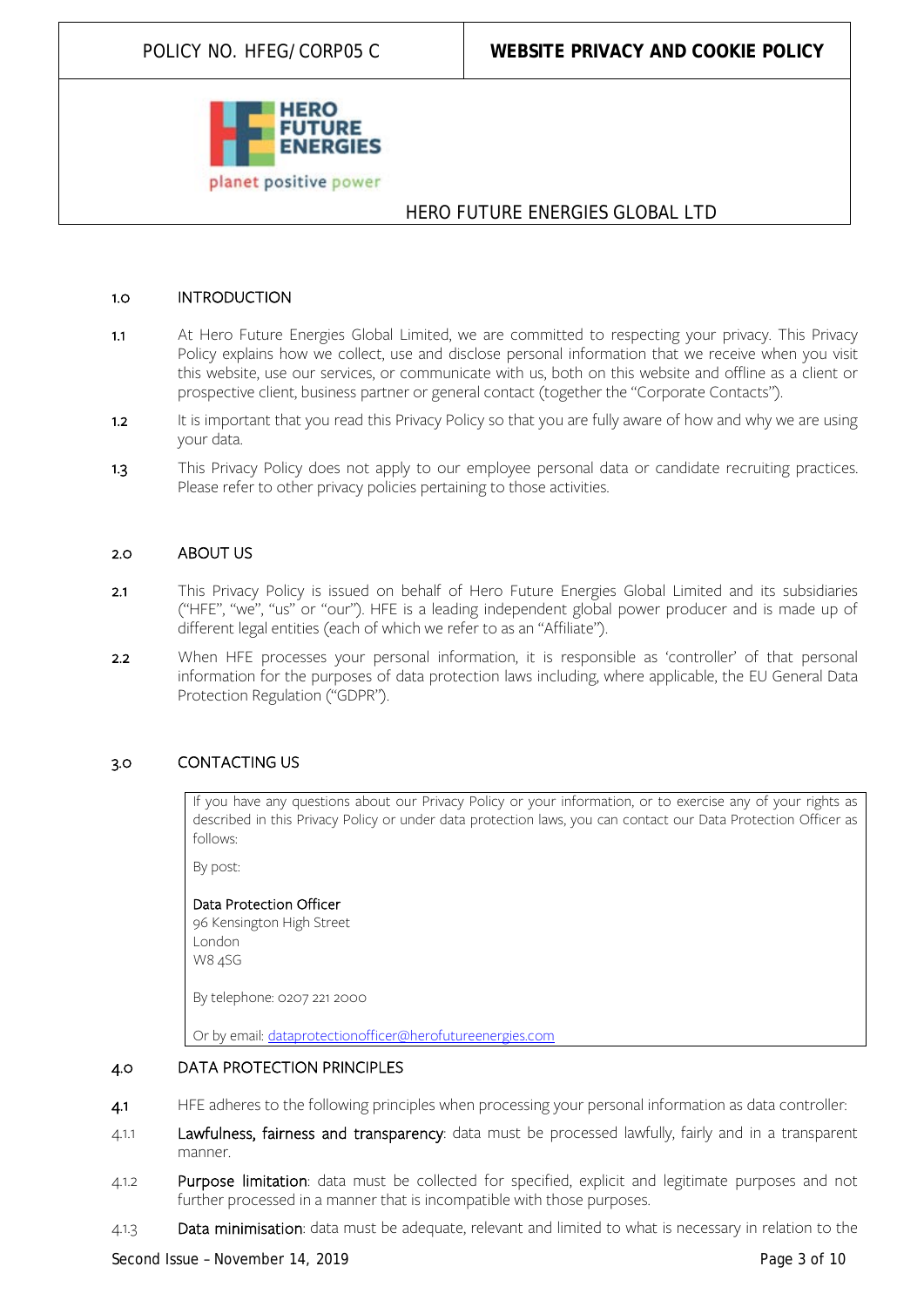

purposes for which they are processed.

- 4.1.4 Accuracy: data must be accurate and, where necessary, kept up to date.
- 4.1.5 Storage limitation: data must be kept in a form which permits identification of data subjects for no longer than is necessary for the purposes for which the personal information are processed.
- 4.1.6 Integrity and confidentiality: data must be processed in a manner that ensures appropriate security of the personal information, including protection against unauthorised or unlawful processing and against accidental loss, destruction or damage by using appropriate technical or organisational measures.

#### <span id="page-3-0"></span>5.0 PERSONAL INFORMATION WE COLLECT

- 5.1 Information you give us
- 5.1.1 You may provide us with information through the website or via social media, by post, by email, over the phone or otherwise communicate or be in contact with us in your capacity as a Corporate Contact, when you:
	- request additional information about our business or ask us to contact you; and
	- do business with us, for example, in respect of any projects we are working on with you and your business.
- 5.1.2 The categories of personal information you provide may include:
	- first and last name;
	- job title and company name;
	- address;
	- phone number;
	- email address:
	- financial information and history; and
	- any other identifier that permits HFE to make contact with you.
- 5.1.3 We do not generally seek to collect sensitive personal information through our website or as part of our business transactions. Sensitive personal information is information relating to racial or ethnic origin, political opinions, religious or philosophical beliefs, trade-union membership; health or sex life, sexual orientation; genetic or biometric information. If we do collect sensitive personal information, we will ask for your explicit consent to our proposed use of that information at the time of collection.
- 5.2 Information we collect from you
- 5.2.1 HFE collects, stores and uses information about your visits to the website and about your computer, tablet, mobile or other device through which you access the website. This includes the following information:
	- technical information, including the Internet protocol (IP) address, browser type, internet service provider, device identifier, your login information, time zone setting, browser plug-in types and versions, operating system and platform, and geographical location;
	- information about your visits and use of the website, including the full Uniform Resource Locators (URL), clickstream to, through and from our website, pages you viewed and searched for, page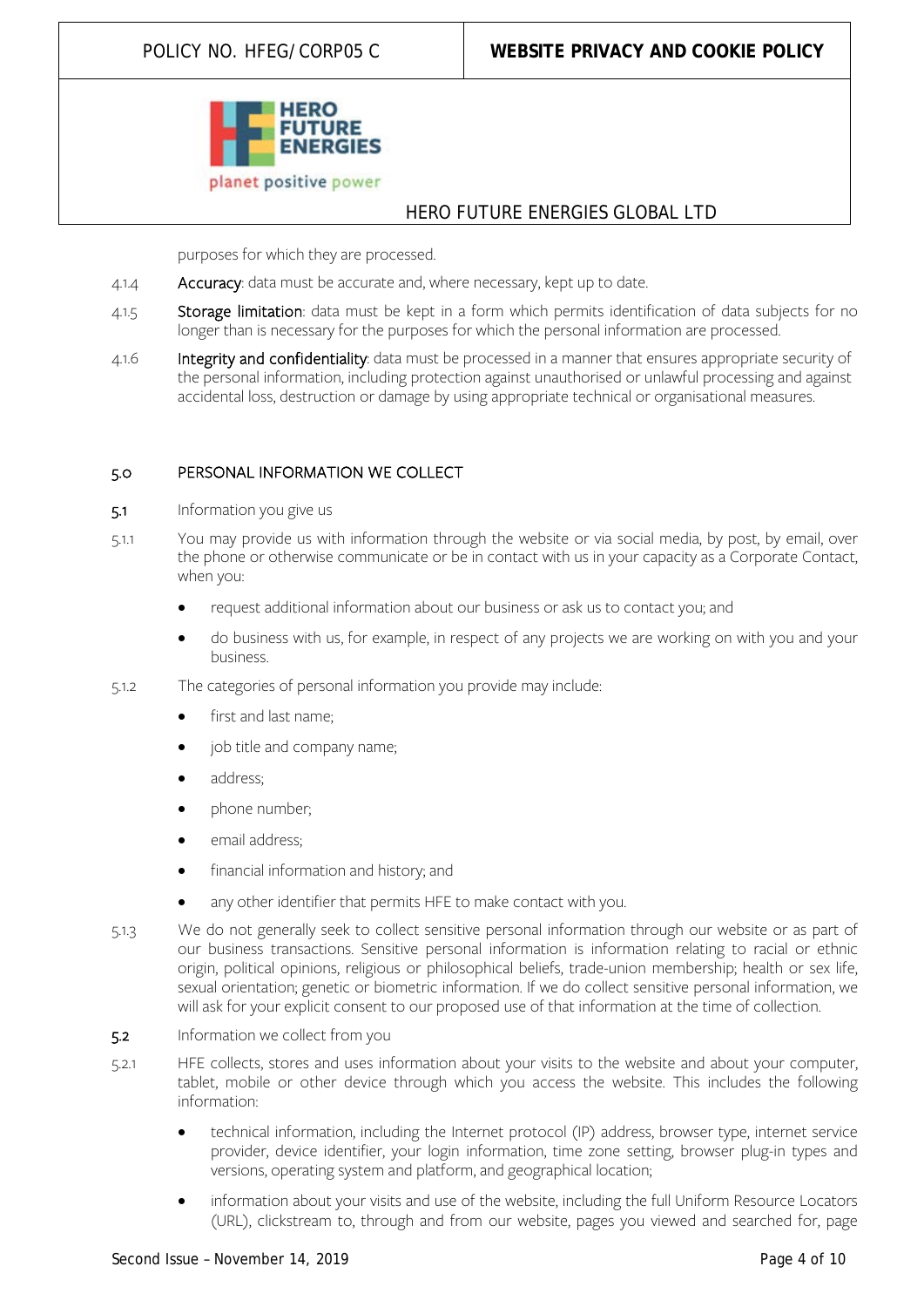

response times, length of visits to certain pages, referral source/exit pages, page interaction information (such as scrolling, clicks and mouse-overs), and website navigation and search terms used.

- 5.3 Aggregated Data
- 5.3.1 We may also collect, use and share "Aggregated Data" such as statistical or demographic data for any purpose. Aggregated Data could be derived from your personal data but is not considered personal data as this data will not directly or indirectly reveal your identity. For example, we may aggregate your Usage Data to calculate the percentage of users accessing a specific website feature. However, if we combine or connect Aggregated Data with your personal data so that it can directly or indirectly identify you, we treat the combined data as personal data which will be used in accordance with this Privacy Policy.
- 5.4 Children
- 5.4.1 This website is not intended for or directed at children under the age of 16 years and we do not knowingly collect information relating to children under this age.

#### <span id="page-4-0"></span>6.0 WHAT WE DO WITH YOUR PERSONAL DATA

6.1 As a data controller, HFE will only use your personal information if we have a legal basis for doing so. The purpose for which we use and process your information and the legal basis on which we carry out each type of processing is explained in the table below.

| Purposes for which we will process the information                                                                                                                                                                                                                                                        | Legal Basis for the processing                                                                                                                                                                                                                                                                                  |
|-----------------------------------------------------------------------------------------------------------------------------------------------------------------------------------------------------------------------------------------------------------------------------------------------------------|-----------------------------------------------------------------------------------------------------------------------------------------------------------------------------------------------------------------------------------------------------------------------------------------------------------------|
| To do business with you, for example, in respect of a<br>project. Examples including processing your<br>information in respect of a bidding process, land<br>acquisition, design and engineering, project execution,<br>operation and maintenance, corporate finance,<br>investments and project finance. | Such processing is necessary for our legitimate<br>interests in running our business, particularly in<br>relation to managing projects.                                                                                                                                                                         |
| To carry out our obligations arising from any<br>contracts entered into with you.                                                                                                                                                                                                                         | It is necessary for us to process your personal<br>information in this way in order to enter into a<br>contract with you and to fulfil our contractual<br>obligations to you.                                                                                                                                   |
| To provide you with information and materials that<br>you request from us.                                                                                                                                                                                                                                | It is in our legitimate interests to respond to your<br>queries and provide any information and materials<br>requested in order to generate and develop<br>business. To ensure we offer an efficient service, we<br>consider this use to be proportionate and will not<br>be prejudicial or detrimental to you. |
| To enforce any contracts entered into with you.                                                                                                                                                                                                                                                           | It is in our legitimate interests to enforce any<br>contracts against you. We consider this use to be<br>necessary for our legitimate interests<br>and<br>proportionate.                                                                                                                                        |
| To update you on services and anything else that we<br>believe may be of interest to our Corporate Contacts.                                                                                                                                                                                              | It is in our legitimate interests to market to our<br>Corporate Contacts. We consider this use to be<br>proportionate and will not be prejudicial or                                                                                                                                                            |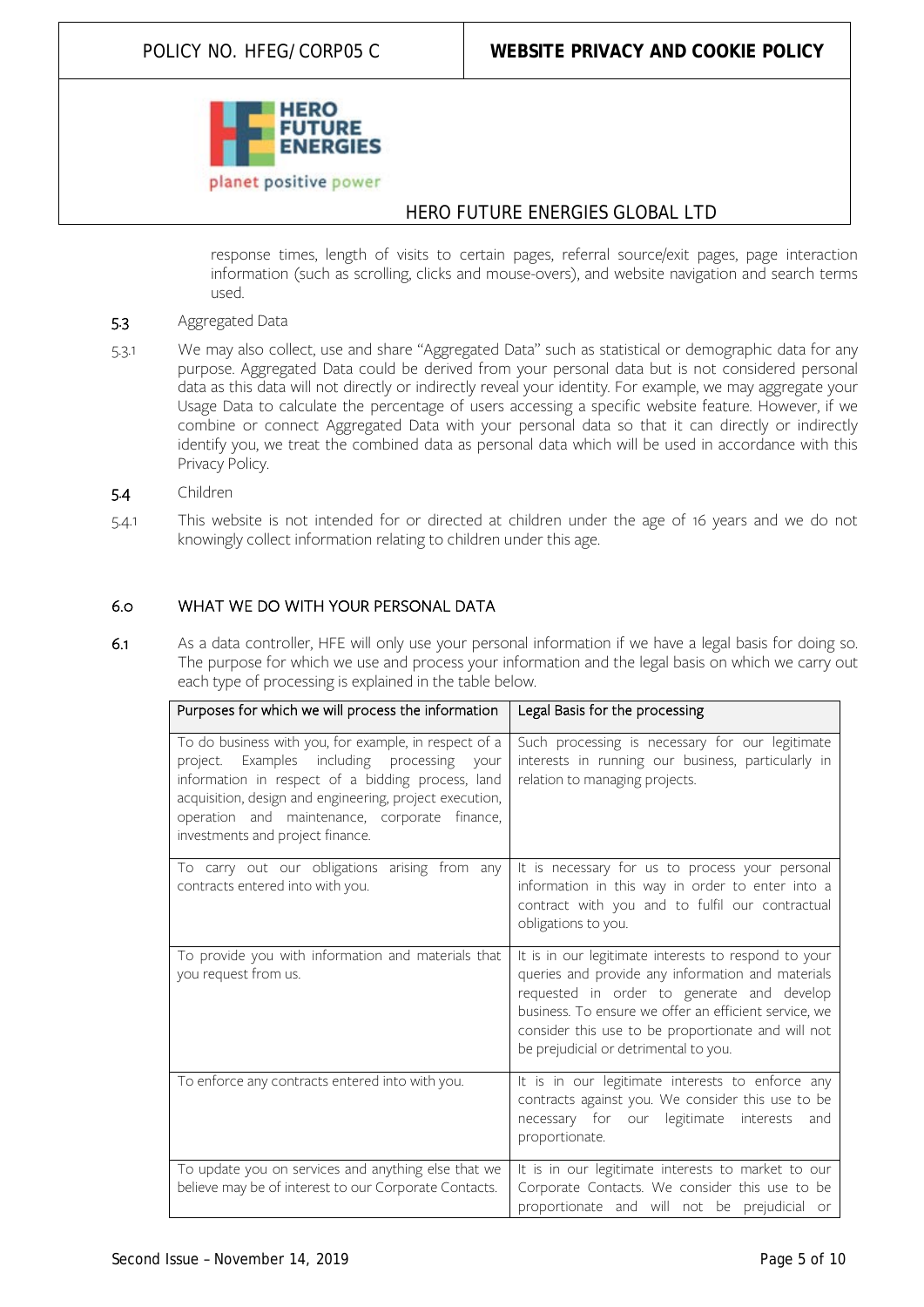

|                                                                                                                                                                                                                                                                                                                                                    | detrimental to you.                                                                                                                                                                                                                                                                                                |
|----------------------------------------------------------------------------------------------------------------------------------------------------------------------------------------------------------------------------------------------------------------------------------------------------------------------------------------------------|--------------------------------------------------------------------------------------------------------------------------------------------------------------------------------------------------------------------------------------------------------------------------------------------------------------------|
|                                                                                                                                                                                                                                                                                                                                                    | If you would prefer not to receive any direct<br>marketing communications from us, you can opt-<br>out at any time by contacting us as provided in<br>"Contacting Us" above.                                                                                                                                       |
|                                                                                                                                                                                                                                                                                                                                                    | For direct marketing sent by email to new contacts<br>(i.e. individuals who we have not previously engaged<br>with), we need your consent to send you unsolicited<br>direct marketing.                                                                                                                             |
| To send you information regarding changes to our<br>policies, other terms and other administrative<br>information.                                                                                                                                                                                                                                 | It is in our legitimate interests to ensure that any<br>changes to our policies and other terms are<br>communicated to you. We consider this use to be<br>necessary for our legitimate interests and will not be<br>prejudicial or detrimental to you.                                                             |
| To:<br>administer our website including troubleshooting,<br>data analysis, testing, research, statistical and<br>survey purposes;<br>improve our website to ensure that content is<br>presented in the most effective manner for you<br>and your computer, mobile device or other item<br>of hardware through which you access the<br>website; and | For all these categories, it is in our legitimate<br>interests to continually monitor and improve our<br>services and your experience of the website and to<br>ensure network security. We consider this use to be<br>necessary for our legitimate interests and will not be<br>prejudicial or detrimental to you. |
| keep our website safe and secure.                                                                                                                                                                                                                                                                                                                  |                                                                                                                                                                                                                                                                                                                    |

- 6.2 Generally, we do not rely on consent as a legal basis for processing your personal data although we may need your consent before sending direct marketing communications to you via email or text message. Where you provide consent, you can withdraw your consent at any time and free of charge, but without affecting the lawfulness of processing based on consent before its withdrawal. You can update your details or change your privacy preferences by contacting us as provided in Contacting us above.
- 6.3 HFE will only use your personal information for the purposes for which we collected it, unless we reasonably consider that we need to use it for another reason and that reason is compatible with the original purpose. If we need to use your personal information for an unrelated purpose, we will notify you in a timely manner and we will explain the legal basis which allows us to do so.

#### <span id="page-5-0"></span>7.0 DISCLOSURE OF YOUR PERSONAL DATA TO THIRD PARTIES

- 7.1 HFE will not sell, rent, lease or otherwise share your personal information other than as outlined in this Privacy Policy or without obtaining your consent beforehand.
- 7.2 We will share your personal information with our Affiliates and advisers as necessary to carry out the purposes for which the information was supplied or collected (i.e. to manage projects).
- 7.3 Personal information will also be shared with our third party service providers and business partners who assist with the running of the website and the operation of our business including hosting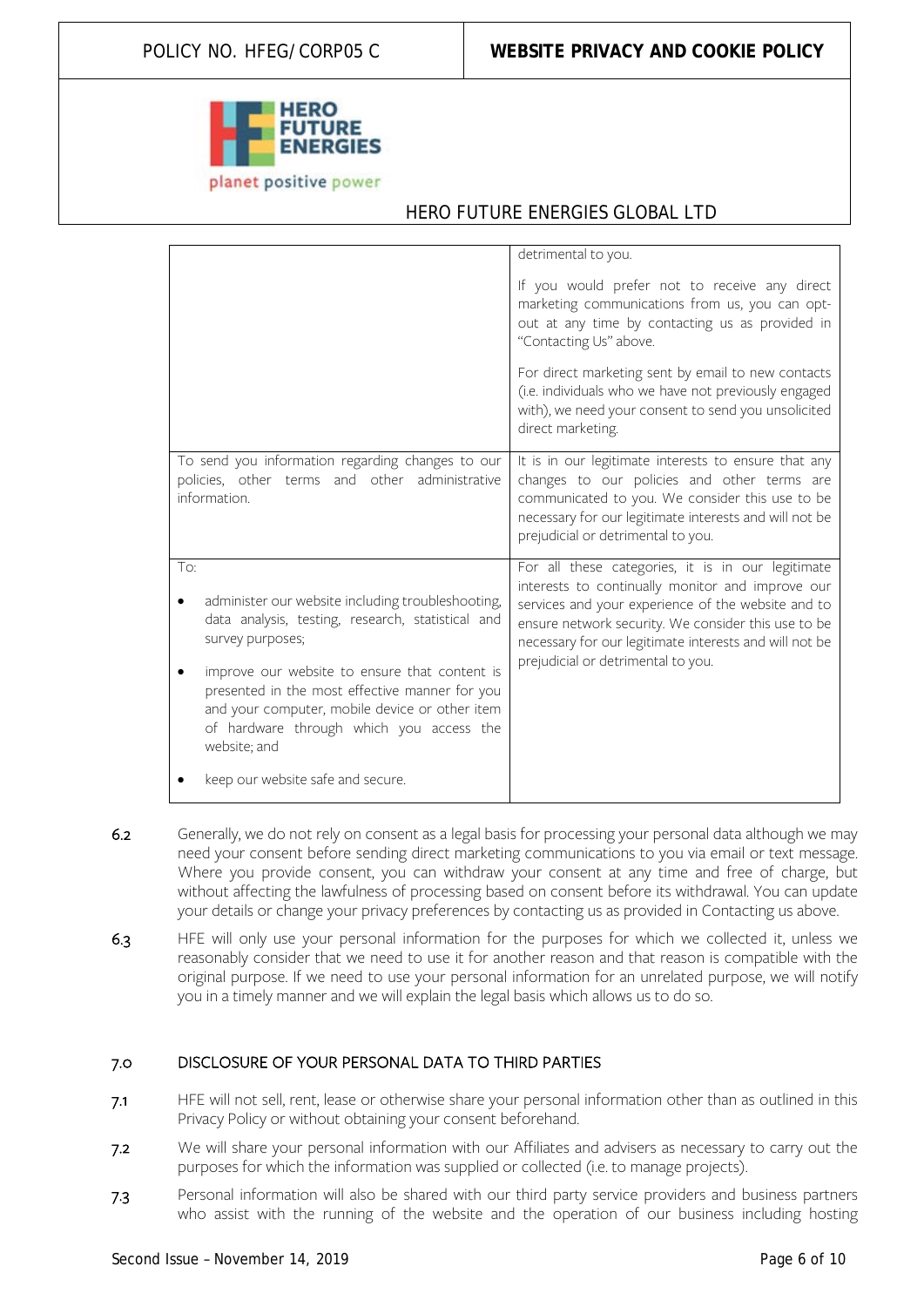

providers. Our third party service providers and business partners are subject to security and confidentiality obligations and are only permitted to process your personal information for specified purposes and in accordance with our instructions.

- 7.4 In addition, HFE may disclose information about you:
- 7.4.1 to our professional advisors including lawyers, auditors and insurers;
- 7.4.2 in the event that we sell or buy any business or assets, in which case we may disclose your personal information to the prospective seller or buyer of such business or assets;
- 7.4.3 if all or substantially all of HFE's (or one of its Affiliate's) assets are acquired by a third party, in which case personal information held by it about its Corporate Contacts will be one of the transferred assets;
- 7.4.4 if we are under a duty to disclose or share your personal information in order to comply with any legal or regulatory obligation;
- 7.4.5 if necessary to protect the vital interests of a person; and
- 7.4.6 to enforce or apply our contracts or to establish, exercise or defend the rights of HFE, its staff or other relate persons.

#### <span id="page-6-0"></span>8.0 INTERNATIONAL TRANSFERS

- 8.1 Where we collect personal data from you and we are in the European Economic Area ("EEA"), it may be necessary for us to transfer your personal information outside of the EEA to our Affiliates and our service providers and business partners located outside the EEA. Also, we exchange personal information between our offices in other countries (including our offices in India) which may not offer equivalent data protection or privacy laws to those in the UK or the EU.
- 8.2 We take steps to provide appropriate safeguards to protect your personal information, including entering into standard contractual clauses approved by the European Commission, obliging recipients to protect your personal information.
- 8.3 If you want further information on the specific mechanism used by us when transferring your personal information out of the EEA, please contact us using the details set out above.

#### <span id="page-6-1"></span>9.0 SECURITY OF YOUR PERSONAL DATA

- 9.1 We use appropriate technical and organisational security measures to protect personal information both online and offline from unauthorised use, loss, alteration or destruction. We use physical and procedural security measures to protect information from the point of collection to the point of destruction.
- 9.2 Where data processing is carried out on our behalf by a third party, we take steps to ensure that appropriate security measures are in place to prevent unauthorised disclosure of personal information.
- 9.3 Despite these precautions, however, HFE cannot guarantee the security of information transmitted over the Internet or that unauthorised persons will not obtain access to personal information. In the event of a data breach, HFE have put in place procedures to deal with any suspected breach and will notify you and any applicable regulator of a breach where required to do so.
- 9.4 If you have any questions about security on our website or within our business operations, you can contact us as provided in Contacting us above.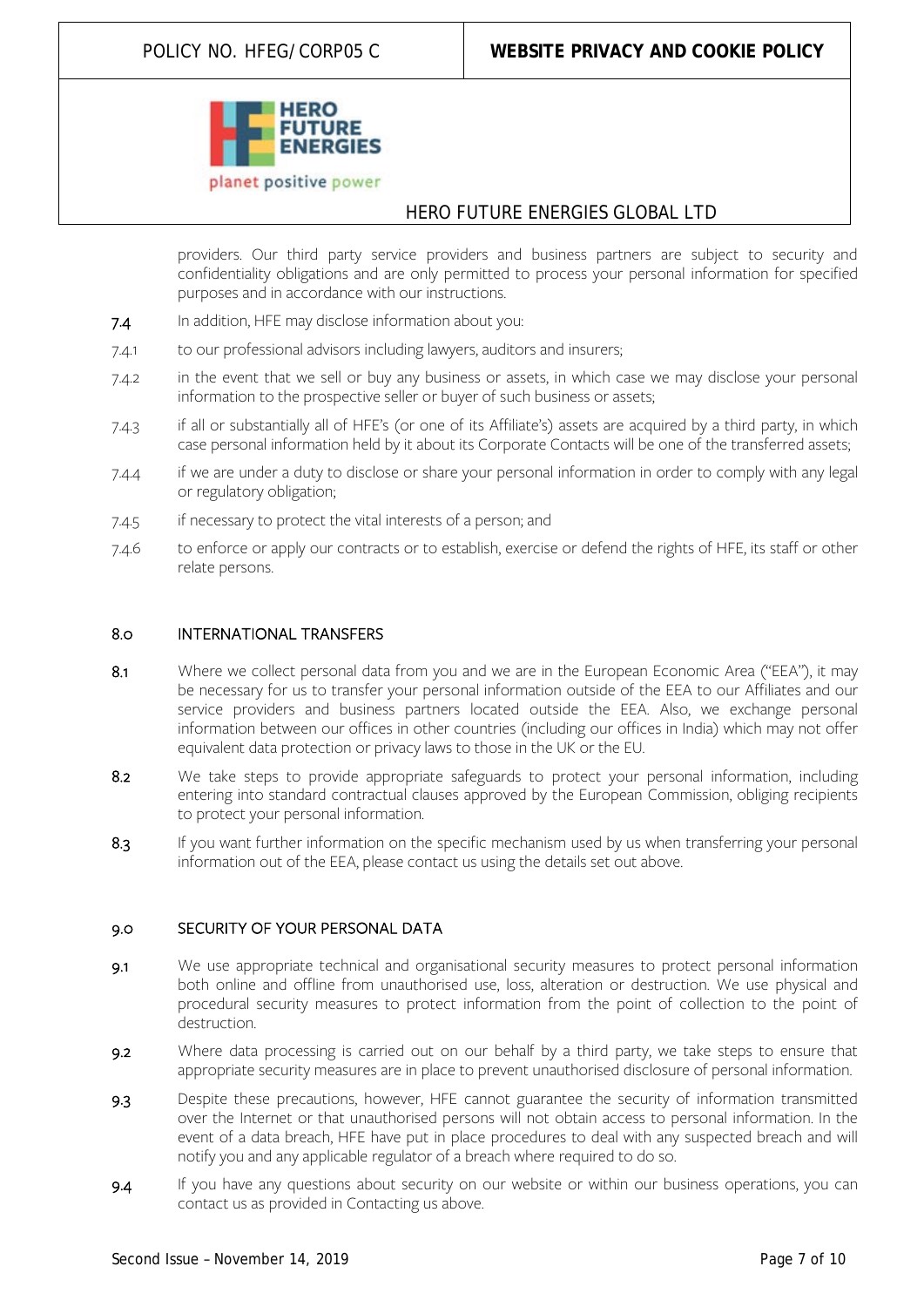

#### <span id="page-7-0"></span>10.0 HOW LONG WE KEEP YOUR PERSONAL DATA

- 10.1 We will only retain your personal data for as long as necessary to fulfil the purposes for which we collected it, including for the purposes of satisfying any legal, accounting or reporting requirements.
- 10.2 To determine the appropriate retention period for personal data, we consider the amount, nature and sensitivity of the personal data, the potential risk of harm from unauthorized use or disclosure of your personal data, the purposes for which we process your personal data and whether we can achieve those purposes through other means and the applicable legal requirements.

#### <span id="page-7-1"></span>11.0 YOUR RIGHTS

- 11.1 ACCESS TO AND UPDATING YOUR PERSONAL DATA
- 11.1.1 You have the right to access information which we hold about you ("data subject access request").
- 11.1.2 You may also have the right to receive personal information which you have provided to us in a structured and commonly used format so that it can be transferred to another data controller ("data portability"). The right to data portability only applies where your personal data is processed by us with your consent or for the performance of a contract and when processing is carried out by automated means.
- 11.1.3 We want to make sure that your personal information is accurate and up to date. You may ask us to correct or remove information you think is inaccurate. Please keep us informed if your personal information changes during your relationship with us.

#### <span id="page-7-2"></span>12.0 RIGHT TO OBJECT

- 12.1 Direct marketing
- 12.1.1 You have the right to object at any time to our processing of your personal information for direct marketing purposes.
- 12.2 Where we process your information based on our legitimate interests
- 12.2.1 You also have the right to object, on grounds relating to your particular situation, at any time to processing of your personal information which is based on our legitimate interests. Where you object on this ground, we shall no longer process your personal information unless we can demonstrate compelling legitimate grounds for the processing which override your interests, rights and freedoms or for the establishment, exercise or defence of legal claims.

#### <span id="page-7-3"></span>13.0 YOUR OTHER RIGHTS

- 13.1 You also have the following rights under data protection laws to request that we rectify your personal information which is inaccurate or incomplete.
- 13.2 In certain circumstances, you have the right to:
- 13.2.1 request the erasure of your personal information: this enables you to ask us to delete or remove personal data where there is no good reason for us to continuing to process it ("right to be forgotten");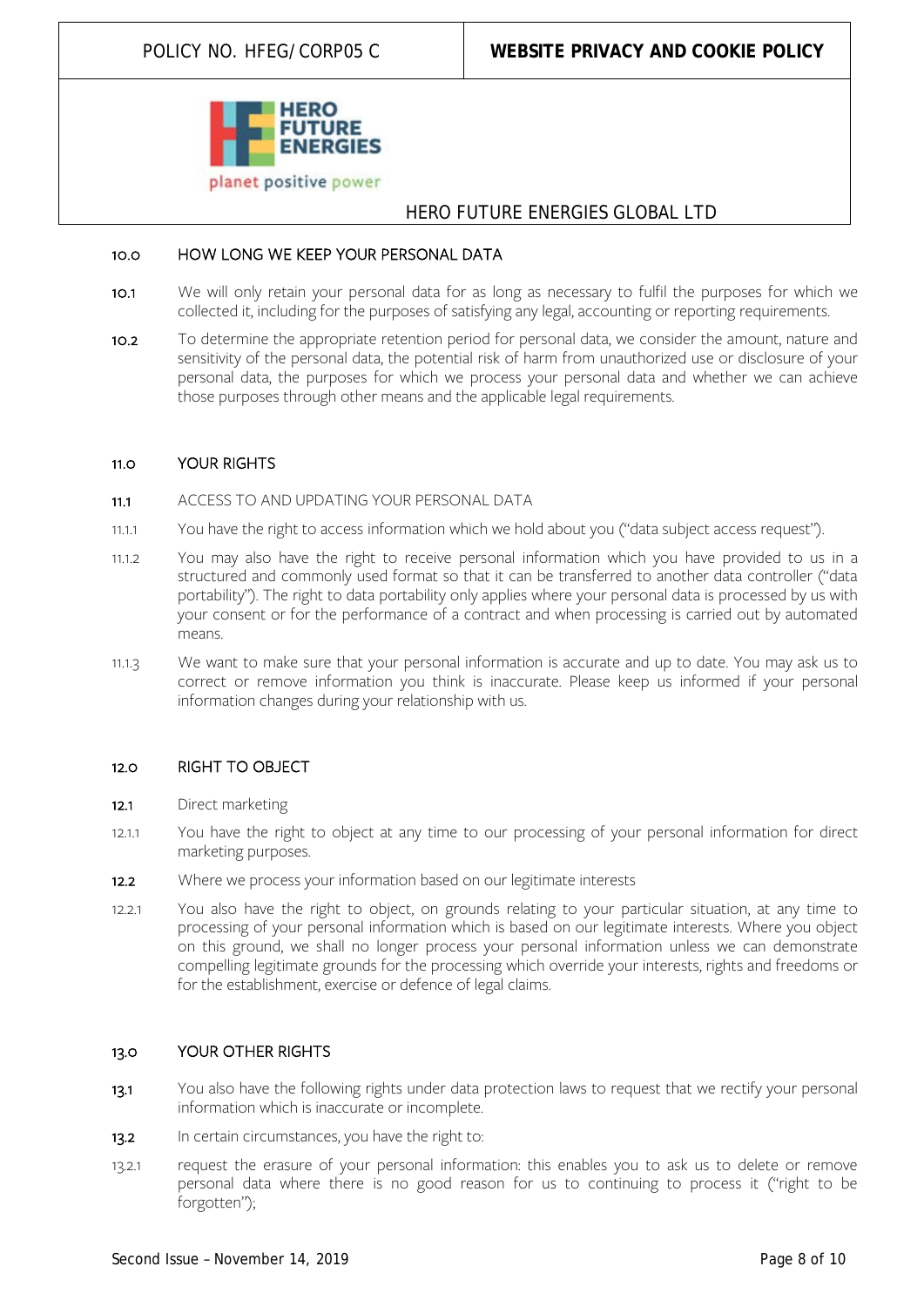

- 13.2.2 restrict the processing of your personal information.
- 13.3 Please note that the above rights are not absolute, and we may be entitled to refuse requests, wholly or partly, where exceptions under the applicable law apply.
- 13.4 For example, we may refuse a request for erasure of personal information where the processing is necessary to comply with a legal obligation or necessary for the establishment, exercise or defence of legal claims. We may refuse to comply with a request for restriction if the request is manifestly unfounded or excessive.

#### <span id="page-8-0"></span>14.0 EXERCISING YOUR RIGHTS

- 14.1 You can exercise any of your rights as described in this Privacy Policy and under data protection laws by contacting us as provided in "Contacting us" above.
- 14.2 Save as described in this Privacy Policy or provided under data protection laws, there is no charge for the exercise of your legal rights. However, if your requests are manifestly unfounded or excessive, in particular because of their repetitive character, we may either: (a) charge a reasonable fee taking into account the administrative costs of providing the information or taking the action requested; or (b) refuse to act on the request.
- 14.3 Where we have reasonable doubts concerning the identity of the person making the request, we may request additional information necessary to confirm your identity.

#### <span id="page-8-1"></span>15.0 COOKIES

- 15.1 In order to improve the website, we may use small files commonly known as "cookies". A cookie is a small amount of data which often includes a unique identifier that is sent to your computer or mobile phone (your "device") from the website and is stored on your device's browser or hard drive.
- 15.2 By continuing to browse the website, you are agreeing to our use of cookies.
- 15.3 If you do not want us to use cookies when you use the website, you can set your internet browser not to accept cookies. However, if you block cookies some of the features on the website may not function as a result.
- 15.4 You can find more information about how to do manage cookies for all the commonly used internet browsers by visiting [www.allaboutcookies.org.](http://www.allaboutcookies.org/) This website will also explain how you can delete cookies which are already stored on your device.
- 15.5 We ask for your consent to place cookies on your device, except where these are essential for us to provide you with a service that you have requested.
- 15.6 We only use "Google Analytics" on the website. This cookie provides us with a visitor count and an understanding of how visitors move around and use the website. We can then use this information to improve navigability and the website generally. The cookies we use on the website will not collect personally identifiable information about you and, unless otherwise stated, we will not disclose information stored in cookies that we place on your device to third parties.
- 15.7 We are obliged by Google Analytics to state the following:
- 15.7.1 The website uses Google Analytics, a web analytics service provided by Google Inc. ("Google"). Google Analytics uses "cookies", which are text files placed on your computer, to help the website analyse how users use the website. The information generated by the cookie about your use of the website